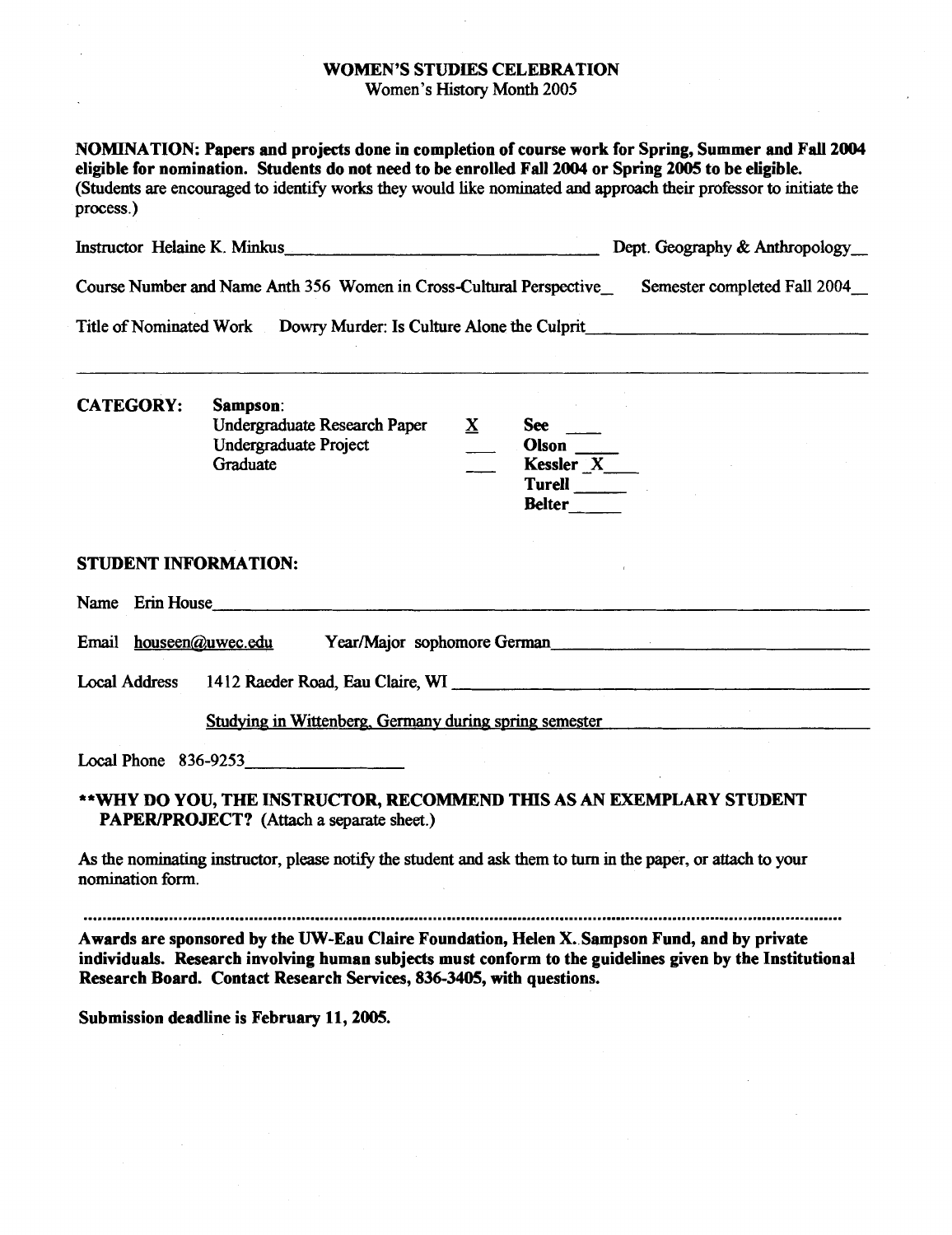# Why I consider this an exemplary paper

When Erin proposed writing a research paper on dowry deaths in India, at first I was not very supportive. Students seem to gravitate to the most sensational topics such as honor killings, female genital surgery, etc. I advised her to try to go beyond the shocking statistics to seek a deeper explanation **of** the causes **of** what has been termed "dowry murder". She succeeded beyond my expectations.

I think her paper presents a sophisticated analysis of the historical background of dowry from the pre-colonial institution through the period **of** British colonialism and into the present. She draws upon a variety of literature and insightfully argues that the real problem is violence against women rather than dowry as such.

Erin acknowledges the serious problems that Indian women encounter. But she presents a more sophisticated account of the reasons than is found in the popular literature and even much of the academic literature. While dowry demands have increased in recent years and the ostensible reason why a bride is killed may be said to be her in-laws' insatiable greed for more payment, dowry alone is not the culprit. The Dowry Prohibition Act did not stop either dowry or violence against women and a more effective enforcement against dowry would also not solve all the problems.

The paper is twice as long and draws upon much more research than was required for the class assignment. I find it a remarkable achievement for a sophomore and very much hope that Erin pursues her dream of attaining a Ph.D. in anthropology.

#### Helaine K. Minkus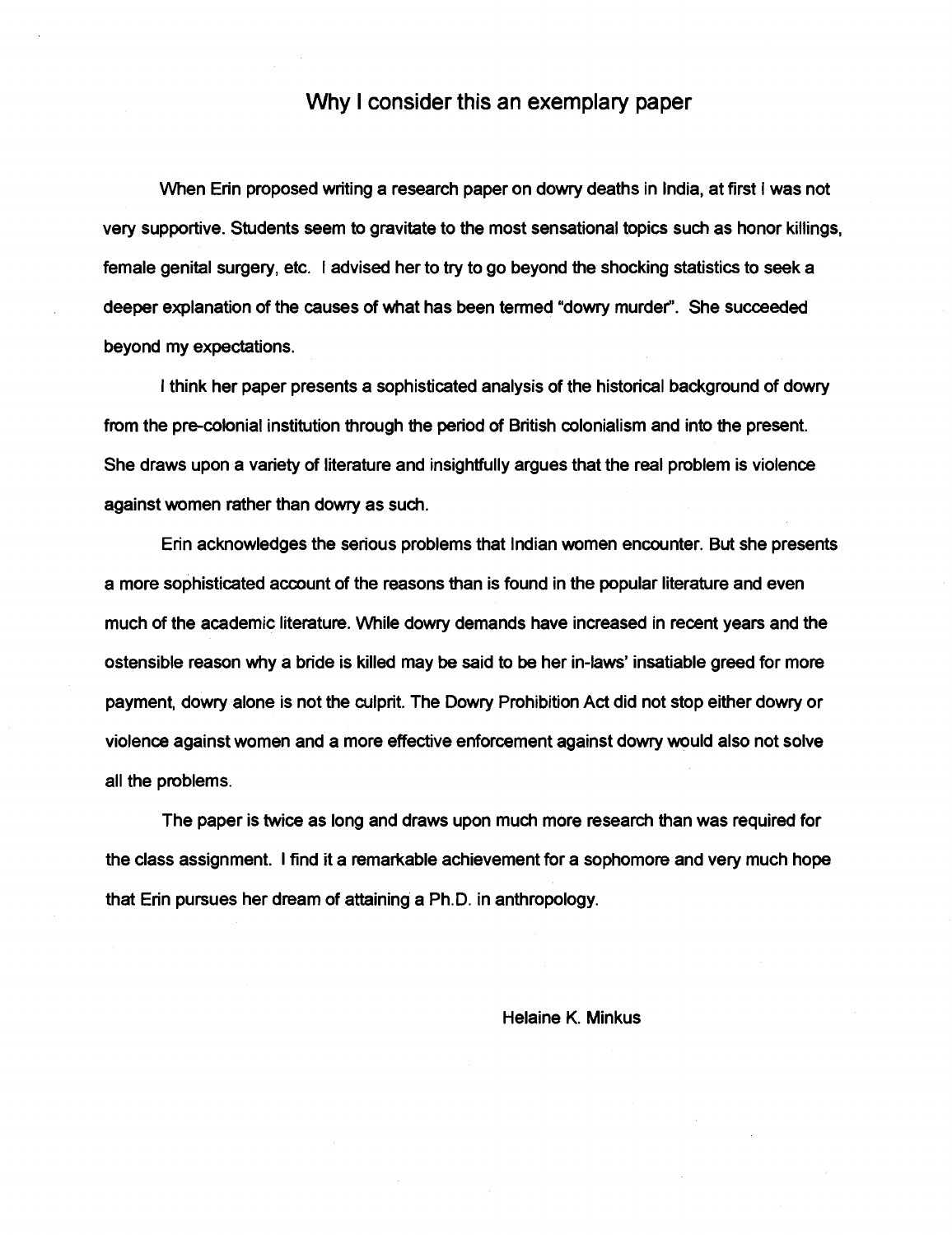Dowry Murder:

is.<br>Sala

Is Culture Alone the Culprit?

**Erin House** 

**January 22, 2005** 

stiri<br>Ger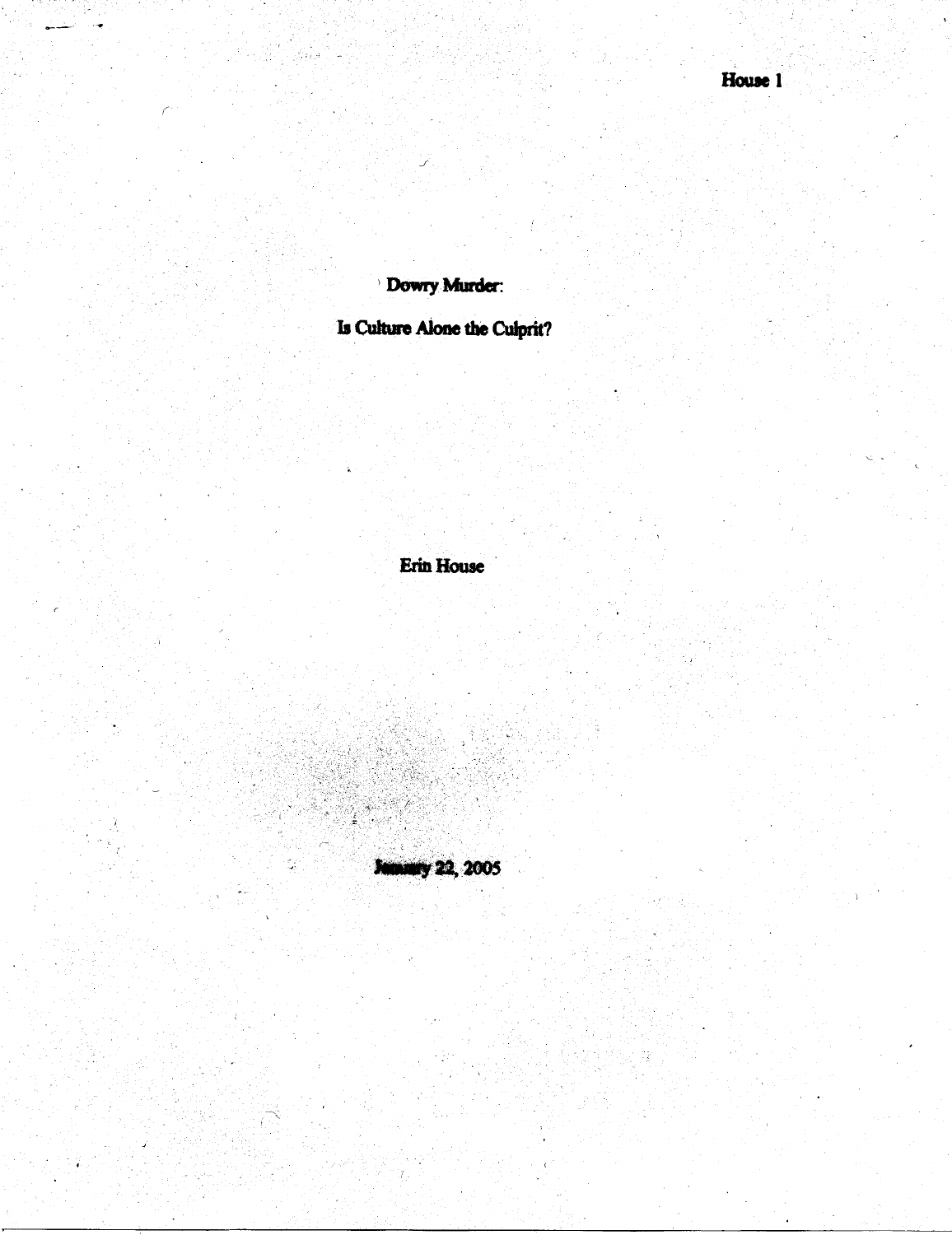## Dowry Murder:

# Is Culture Alone the Culprit?

The increase in the number of grisly deaths of young brides through burning is a relatively recent and particularly disturbing phenomenon that afflicts the Indian subcontinent today. These alarming deaths occur when a young bride is murdered by her husband and/or in-laws, or is driven to commit suicide as a result of continued maltreatment and harassment by her husband and his family. These deaths are often first explained as kitchen accidents, a convenient alibi, considering how the chosen fuel for the deadly fire is oftentimes kerosene, a substance that women use to complete kitchen work. Add in the long, flowing *saris* and scarves the wife wears, and it is no wonder why this explanation is first argued on numerous occasions as the cause of dowry murder. This excuse has lost legitimacy **in** recent years, however, largely due to the staggering number and the swift increase in the rate of these deaths over recent years. Reported dowry deaths in India numbered 1,3 19 in 1986. This figure rose to a startling 6,917 by 1998 (Mandal 192). Obviously, this issue threatens to reach even higher catastrophic proportions, as evidenced by the rise of over 5,000 deaths in less than 15 years. Because of the grisly nature and increasing frequency of dowry deaths, the issue has become sensationalized in recent years and is now a hot-button issue for members of the media, activists and academics alike.

**A** usefbl start for a study of this controversial topic is a look at dowry in its original, pre-colonial form. Early texts proclaim that dowry, known as *Stridhmam,* was placed under the woman's control. **AU** clothes, jewelry, household items and the like were given to the bride by her family and considered to be her property. What is more, a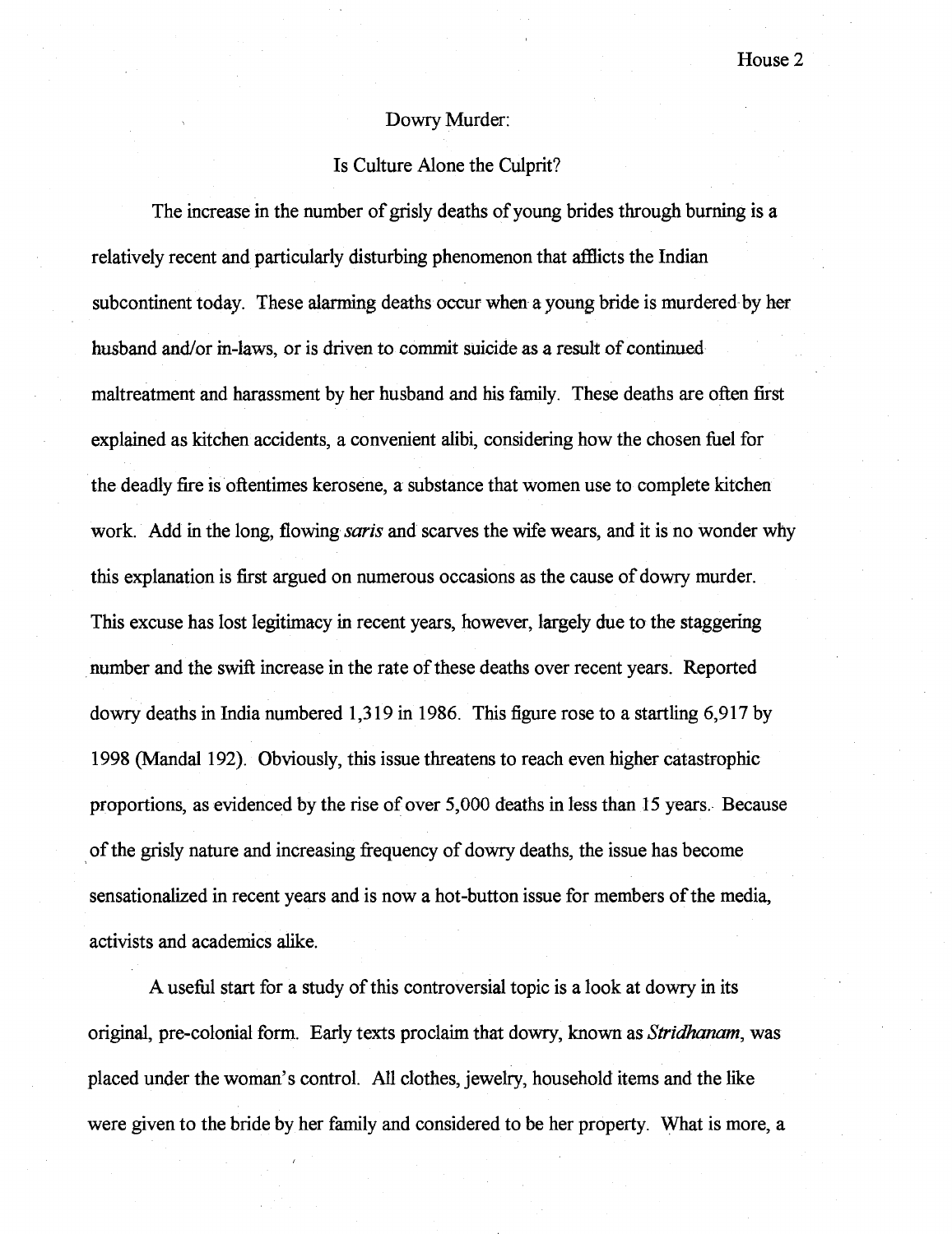component of this old form of dowry, known as *Sulkam,* was actually brideprice, received fiom the groom's family by the bride's and then in turn was transferred to the dowry for their daughter to inherit. This was said to be given in return for the value of the virgin and the gift of the daughter that the bride's family was making. This supports the idea that marriage payments involved elaborate exchanges of payments between both families over a long period of time. The notion of a bride's family paying for a higher-status husband was not the standard practice of the time. S.J. Tambiah clarifies the function of dowry in these early times: "Daughters have no share in their father's property, but they are entitled to maintenance and to the expenses necessary for their marriage and establishment" (92). While property was disposed to sons through inheritance, daughters received their share through marriage gifts in the form of dowry. The important point to emphasize here again is that in pre- $19<sup>th</sup>$  Century India, dowry was under the control of the brides and seen as their own property (Tambiah 86). This is vastly different fiom the practice of modern-day dowry, in which the husband is in command of the goods contributed by his wife's family.

It would be a massive oversight to make the immediate leap fiom this ancient cultural practice of female ownership of dowry to its present form of exploitation by males. Obviously, culture alone codd not be the sole cause involved in the corruption of dowry, for Indian culture fist produced a system in which the bride had power and security. In fact, there was a foreign origin—and outside source—that caused this dramatic shift: the British colonialists. Victorian ideas of gender inequality were brought over by the British, as they dealt only with men and utterly ignored Indian women. Dowries subsequently became controlled by men, stripping women of their sole rights to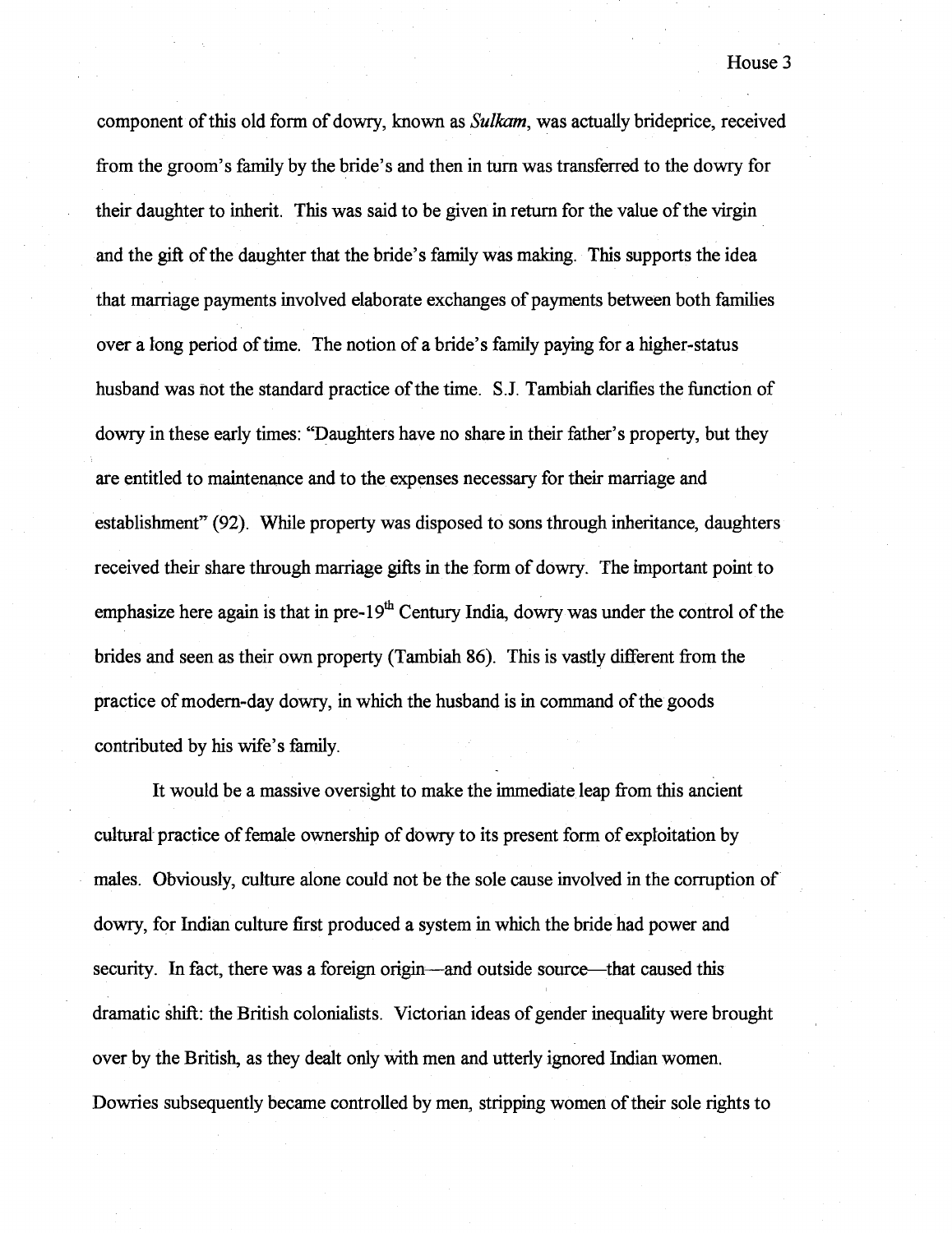property. Not only did this place women completely at the mercy of their husbands, sons, and brothers, but once the dowries were put in the hands of men, this practice becme corrupted and exploited and in turn led to the heinous marital murders so afflicting India today.

It is too simple to summarize dowry demands by saying that the British policy of dealing only with men was the only cause of them. Something had to have occurred that made Indian families require more money from their future in-laws, transforming dowry into a prospect of economic gain. The cause of this lies again in British colonial policy, for the British also brought with them to India the land revenue system, and Indian land was subsequently turned into a commodity. Men were the only citizens allowed to own land, of course, and were thus identified as individuals and given kegal names by the British. This disregard for women's rights mirrored Victorian England. Later, however, even the Indian men began to suffer under British colonialists' policies, as they became indebted to money lenders for their land. What's more, the small landowners were eventually completely driven fiom their properties because the fields lost their productivity and became barren, due to pollution, overworked fields, and saline conditions of the soil. This made it impossible to produce enough to survive, let alone make payments to the British colonialists.

Unavoidably, these unfortunate ehanges had social impfications. Indian citizens under the exploitative policies of the British became desperate to gain money and thus began in turn to exploit their own customs. One obvious method came fiom dowry payments. The demand fiom families grew, causing the function of dowry as moveable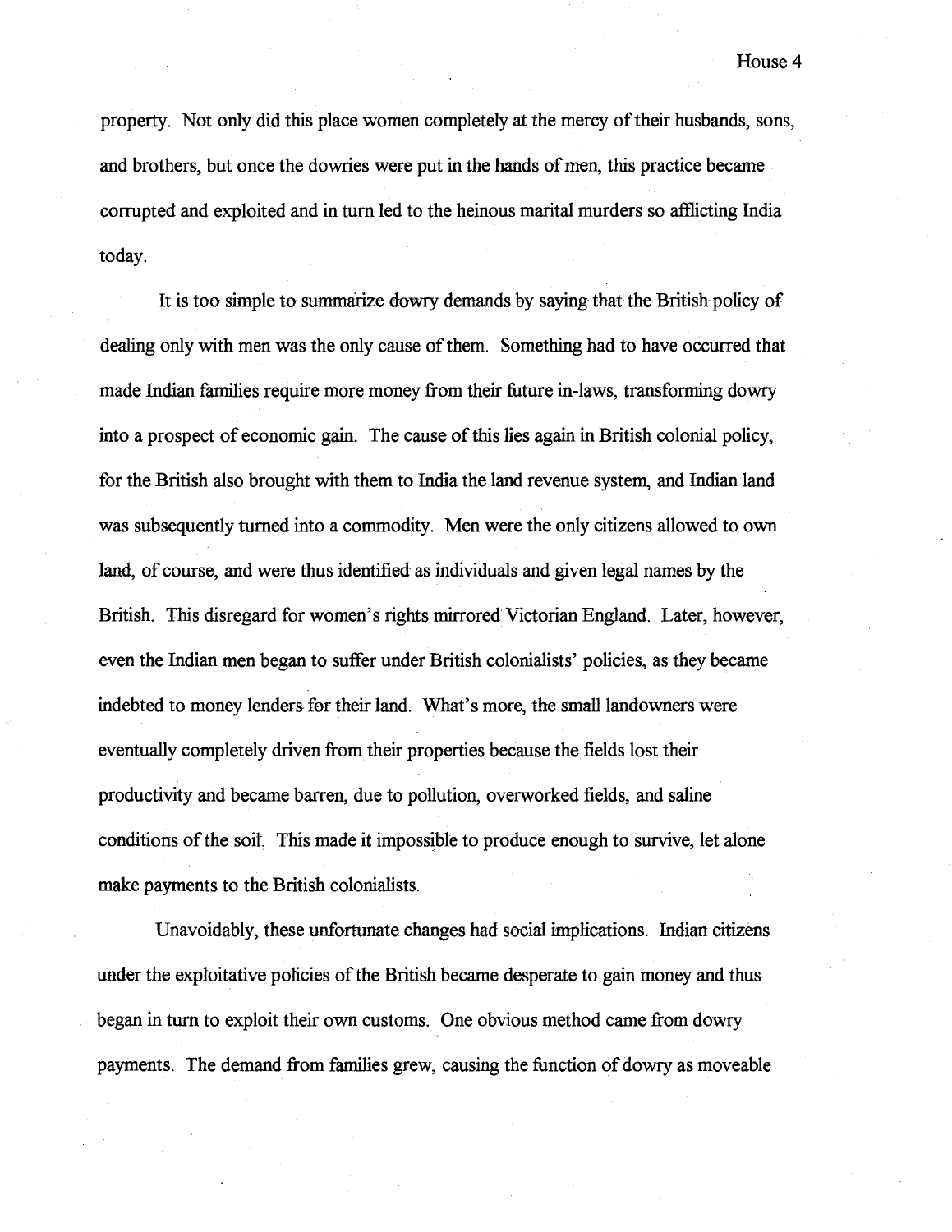The preference for sons also was exacerbated by the politics and wars during the British colonial period. Army jobs provided a salary for Indian males, a steady and reliable income. Such security was not guaranteed with the birth of a female child. Oldenburg suggests that this is also responsible for the practice of female infanticide within India. Women were charged with making important decisions for the family, since their husbands were off in the army, and they took it upon themselves to create gender-targeted families. The selective killing of female infants was seen as logical in order to increase the number of boys for the greater good of the family. Colonial policies worsened this, as they did not take into account the needs of Indian females and did nothing to give them rights within the society.

Despite these facts, the common perception is that these dowry deaths occur as the direct result of unfavorable aspects of Indian culture, and several theories present often interrelated societal factors that create a climate suitable for the creation and promulgation of murders against brides. One comprehensive and resounding refrain within these explanations is the devaluation of women in general by Indian society. Shipra Mandal perceives women in Indian society to constitute a "separate, devalued class," which in turn leads to acts of violence committed against them (40). She considers the practice of female infanticide, neglect of the health, nutrition and education of women, the ritual of *Sari* (widow-burning), pressure on brides to commit suicide, and dowry deaths all as evidence of socially condoned violence against the socially inferior class of women.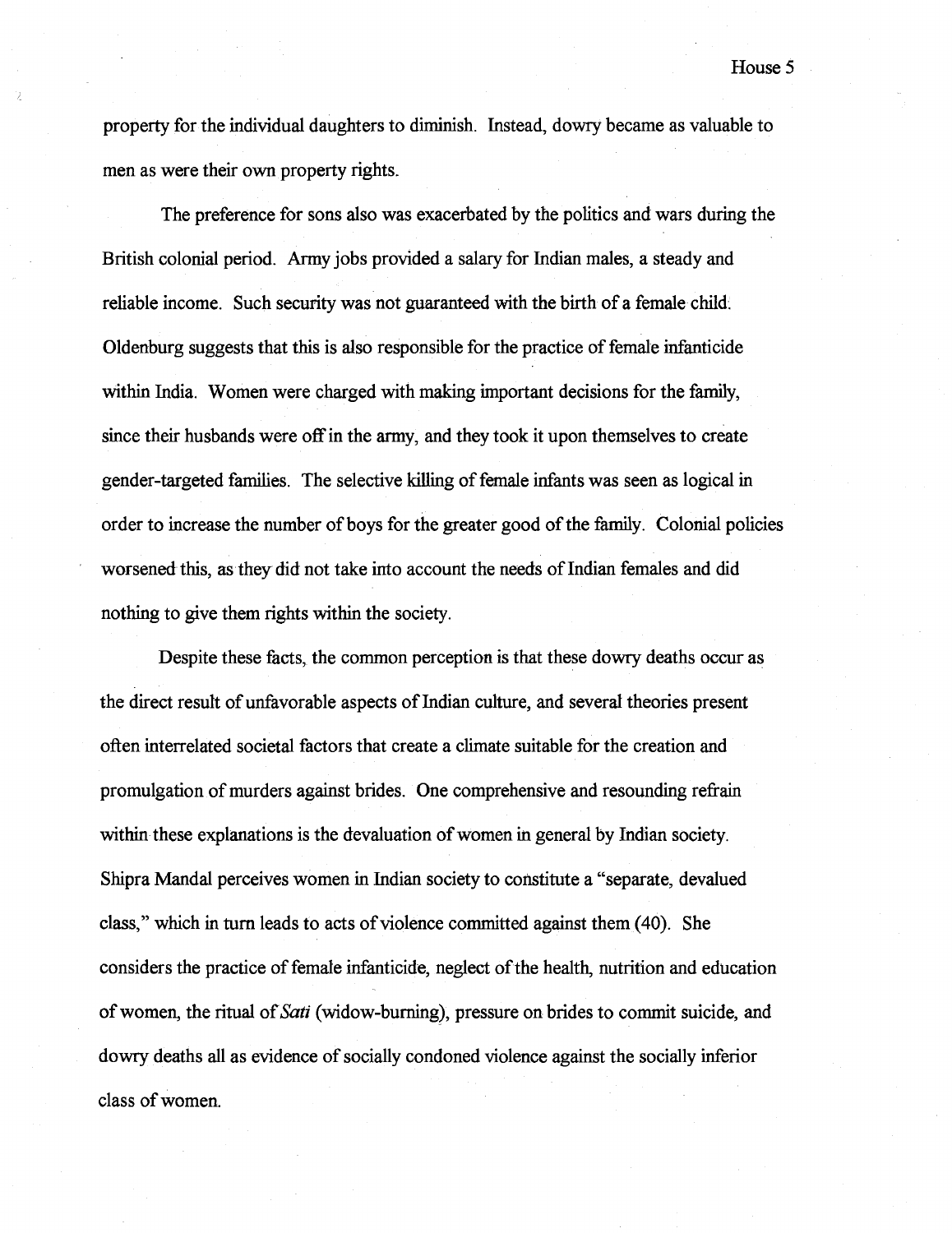It is generally accepted that the husband in an Indian marriage should be of a higher social status and be better educated than the wife, thus putting the woman in a further subservient position. Hypergamy, or marrying up in the social sphere, is an important component of Indian matrimony and one that serves to disadvantage the bride and her family, forcing them to compete for a suitable husband. In relation to this, Flavia Agnes purports that Indian culture and tradition play a essential roles in the death of young brides, as parents are desperate to "get their daughter married and keep her married at all cost, rather than face the stigma of having an unmarried or a divorced daughter at home" (18). Additionally, since such a high premium is placed on a girl's virginity at marriage in India, there is pressure for the family to marry their daughter at a specific time. The longer she waits to marry, the more chance there is for her to lose her chastity and thus her value as a bride. Parents of sons do not face such pressure, for no such societal demands for male chastity exist. When it is time for a daughter marry, the pride of the family comes under contention, placing the woman and her family at a disadvantage. Due to the fact that unmarried women are cultural taboos, families often are forced to take what they can get in terms of suitors, for a bad husband is better than no husband at all. Subsequently, an unhappy bride may be asked by her parents to endure an unfavorable situation in order to maintain family pride.

Another cultural practice often blamed is that of patrilocality. When a bride marries, she leaves the support structure of her natal family and enters a new and often hostile living situation. Joint families – households consisting of several generations of family members – are common in India, and the new bride is seen as an interference, upsetting the balance of the husband's house and family. Strained relations between the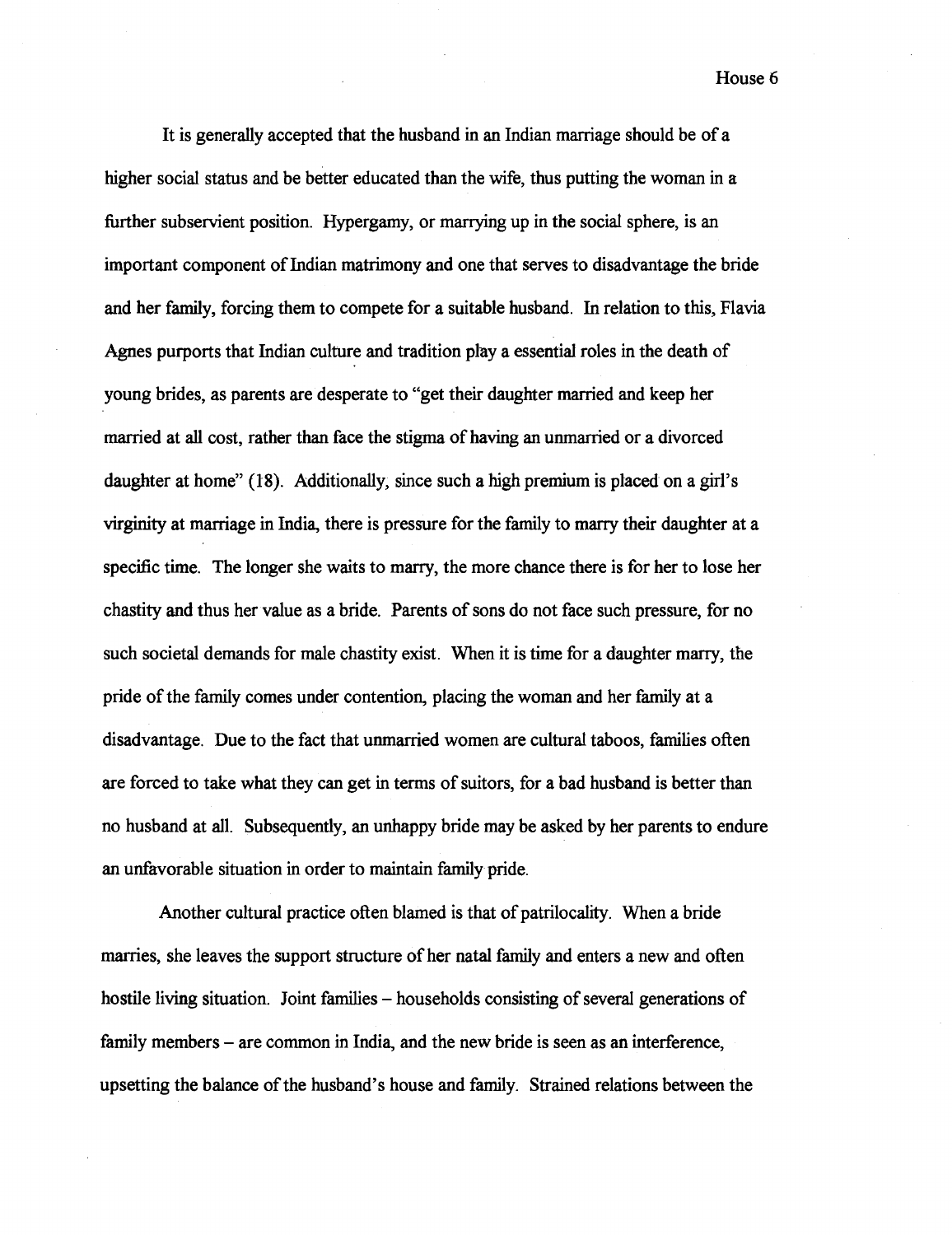bride and her mother-in-law and sister-in-laws put her in an uncomfortable and uncertain position, and sadly she has no **kin** to which to turn in this moment of extreme vulnerability. As the lowest ranking member of the household she holds little power and is at the mercy of her husband and his family.

These factors again are all argued to provide an antagonistic setting for women in Indian society, but it is the practice of dowry within this cultural milieu that is espoused to be the main culprit behind "dowry deaths," as the name implies. Economic rationale often is said to exist behind dowry demands after the husband's family is unsatisfied with the bride's dowry and tries to demand more from her family. Ruth and Stanley Freed believe that "the economic advantage of dowry murder is that the young widower can then remarry and obtain another dowry" (157). Various theories attempt to explain why dowry is deemed insufficient by some families, thus necessitating the demand for more. Mandal suggests that the father of the husband attempts to earn back the money that he loses fiom the dowry that his family provides for their own daughters by demanding more fiom their daughter-in-law's family. Mass-consumerism and an increase in the demand for material items  $-$  such as televisions, motor scooters, and refrigerators  $-$  also may be impetuses behind dowry demands. Linda Stone and Caroline James present another theory behind the economic motivation of dowries. They claim that women are no longer valued as reproducers within Indian society (as evidenced in declining fertility rates and the fact that many women who have been killed in dowry murders already had borne children), so the worth of an individual woman is best represented in the amount of her dowry. As children become less important and consumerism increases, Stone and James argue that this is enough motivation behind demanding more and more from a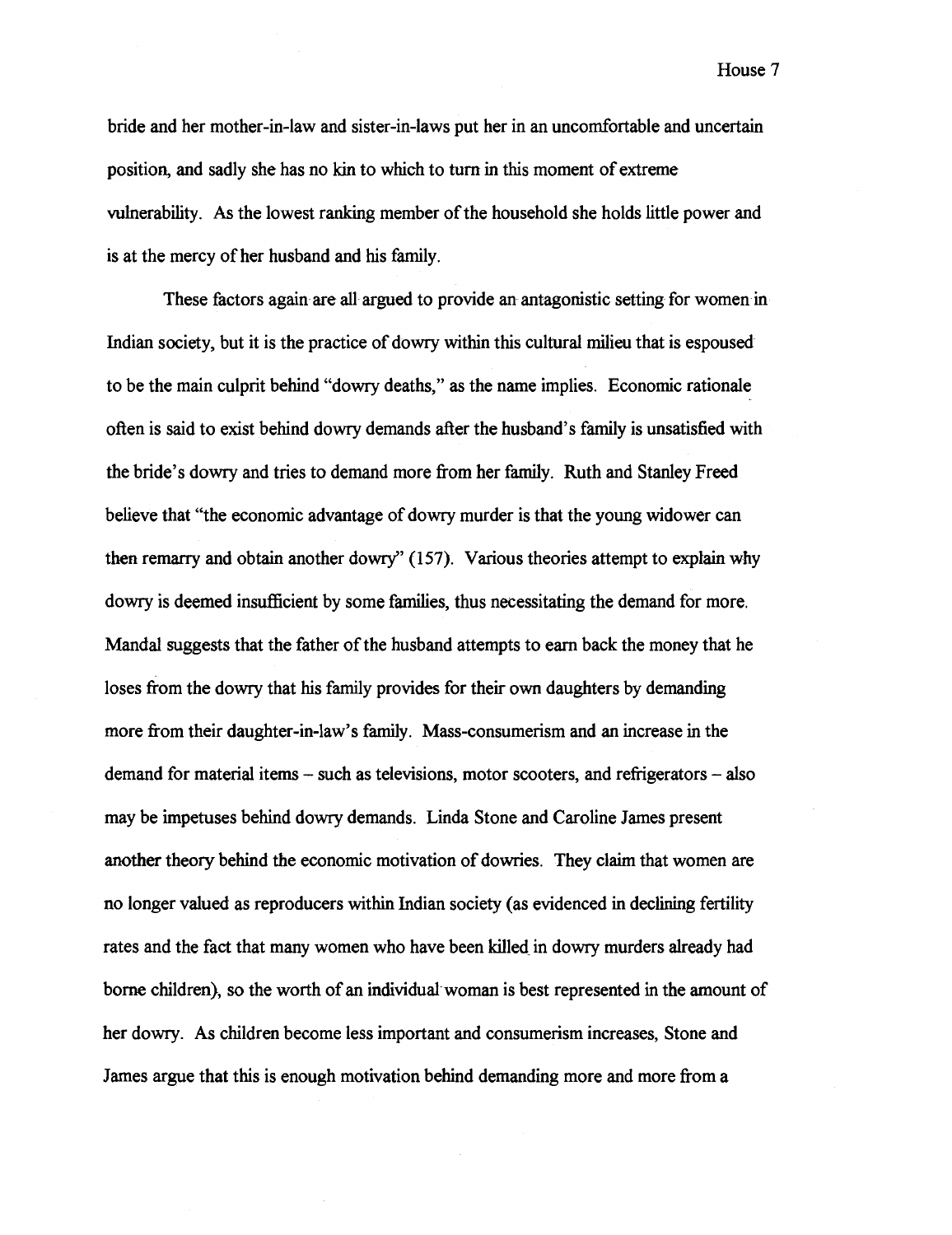woman's dowry, for women are not valued for their roles as mothers, but are seen more as potential for economic gain (313-314).

In addition to economic motivation, alcoholism is another underlying cause of dowry deaths. Upon arrival in India, the British colonialists banned nutritious indigenous alcoholic beverages, only to replace them with Western distilled liquor. This type of drink proved to be more intoxicating and addictive. **Veena** Talwar Oldenburg presents this as a major cause in violence against women. Drinking also reduced the amount of money spent on food, education, clothes and medicine for Indian families, which proved to be especially damaging for women (Oldenburg 158).

Cries against the perceived harmful practice of dowry have not fallen on deaf ears. Indeed, as early as 1961, the government of India hoped to curb marital murders by passing the Dowry Prohibition Act. Dowry was abolished under this law. Despite this very clear and stringent decree, however, dowry not only persists within India, but "dowry-related crime" is actually on the increase. So why, then, does this societal crisis continue to thrive? Didn't the opponents and critics of dowry get what they wanted: an abolition of the process they find so disastrous for women's freedom and security? These same critics again turn to Indian culture to explain why the Dowry Prohibition Act has been unsuccessful thus far in eradicating dowry deaths. Mandal points again to the inevitability of marriage, the high premium on virginity, and the possibility of raising one's status through marriage as viable reasons. Family honor is again put forth as an explanation for the persistence of dowry. Competition for a husband also forces dowry to be used as a negotiating strategy for marriages and the economic entrenchment of dowry within the marriage system is something which cannot be ignored, according to Freed and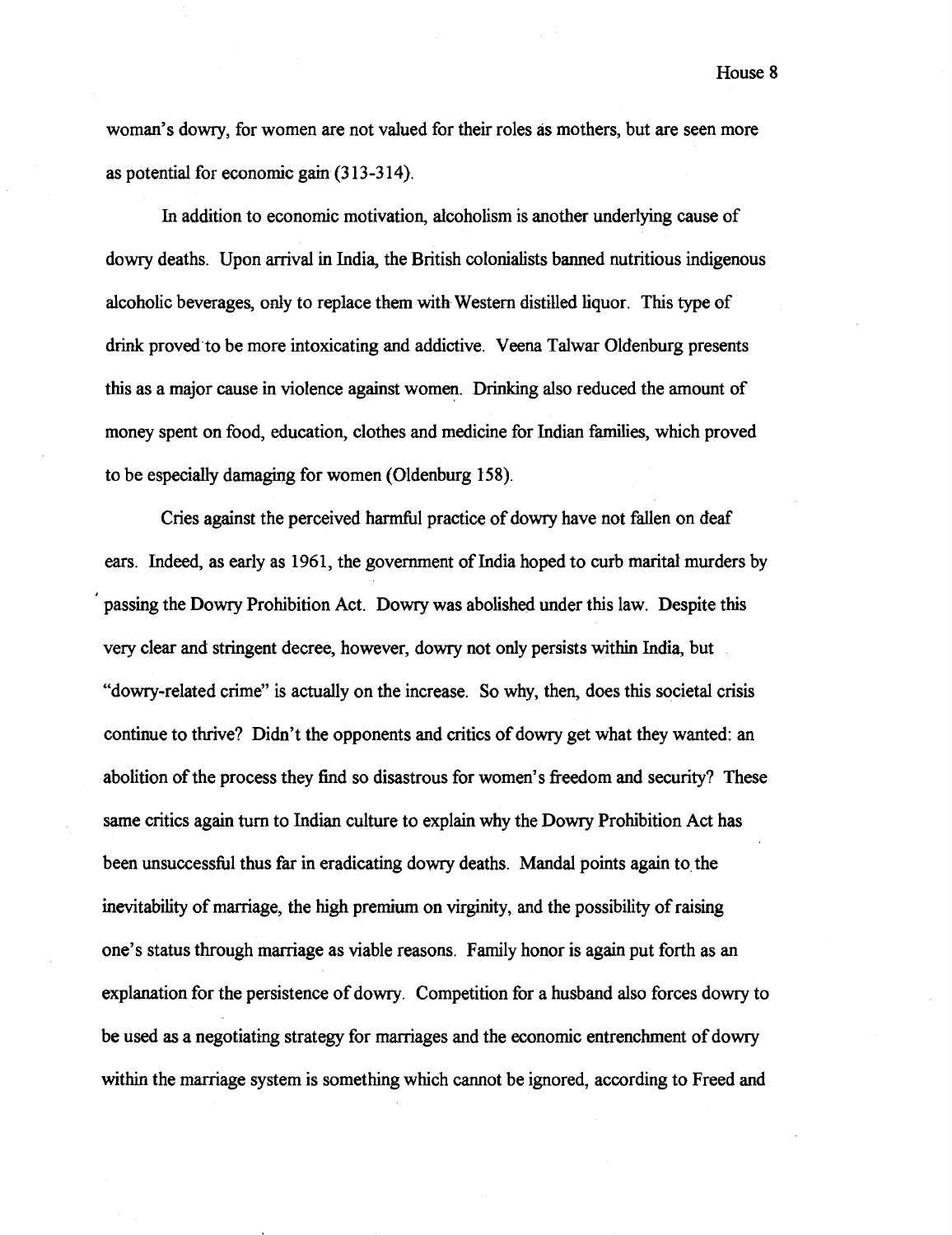Freed. These factors seem to indicate that Indian women are merely victims of their culture and that the current legislation is not strong enough to protect them against the violence they potentially face.

While the arguments pinning the blame for dowry deaths on Indian culture alone definitely set the stage for and contribute to the persistence of the unfortunate practice, they done do not tell the whole history surrounding the once laudable system of dowry. This obsession of outsiders to focus solely on a foreign country's culture as the cause of **all** of its problems is an unfortunate trend that does nothing to ameliorate the trouble at hand. Oldenburg wishes that these events were looked at not merely as cultural maladies, but as the crimes they are: "The cultural flavor of crime and violence is preserved in the Indian setting by the media's insistence on calling extortion 'dowry demands' and murder 'dowry deaths' (219). The actual causes that she cites are the over-consumption of alcohol-as previously discussed-and also the backlash against women asserting themselves in modern India. As the marriage age of women grows older and Indian women become more educated, they are not as easily controlled by their in-laws. They are less submissive, which does not sit well with the in-laws who are used to complete subservience by the bride. Oldenberg also denounces the effectiveness of the Dowry Prohibition Laws in that they focus only on property, yet ignore sexual harassment, rape, and extramarital affairs within a marriage. As women are less and less willing to accept such treatment from their husbands, they will often voice their oppositions, leading to volatile reactions from oftentimes ego-inflated and inebriated men.

There is a critical misrepresentation of dowry murder and the constant exoticism of Indians compared to the "stable" Western World does nothing to curb this distortion.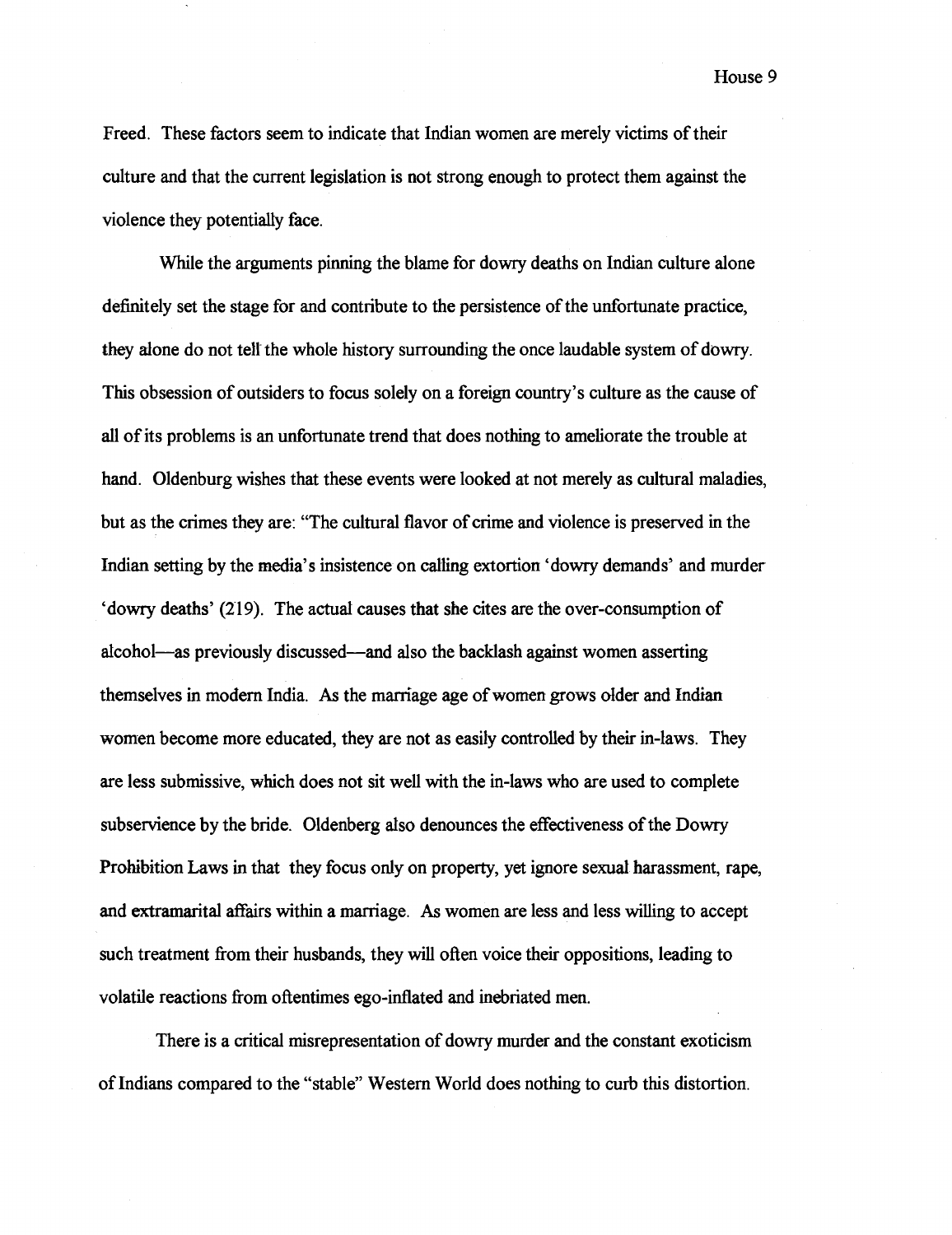Thinking in such a manner helps to justify imperial rule, for it suggests that Western practices are somehow more civilized compared to the barbaric practices of the Other. This leads inevitably to oftentimes unfounded generalizations and stereotypes, as marvelously depicted in the Epilogue to Oldenburg's book:

More women in New York City are killed by their husbands or boyfriends than in robberies, disputes, sexual assaults, random attacks or any other crime in cases where the relationship between the murderer and the victim is known.. . an average of **23 1.2** women were murdered annually in New York, a city of **8**  million, in [a] five year span, which represents **28.9** murders of women a year per million inhabitants.. .the annual 'dowry death figures for Deihi, also a city of approximately **8** million, for **1990- 1994** averaged **1 7.2** women killed by familiars per million inhabitants. **(229)** 

Simply because dowry murders are perpetrated in a far-off land and use kerosene and a match as weapons instead of a gun or knife, these deaths are seen as somehow more gruesome or unacceptable. This is a tragedy, because such generalizations write off the entire situation as a result of backwards cultural practices and ignore the real, very tangible influences, such as alcohol. To borrow an appropriate statement from Radhika Parameswaran, "It is not wrong to describe the violence inflicted on women in the name of 'tradition' but it is a colonialist move to cast 'culture and 'tradition' as primarily responsible for such violence and to ignore other factors **(1 1).** Sensationalism of dowry murder in India, designed to invoke horror within outsiders, does little to move any closer to viable solutions for the women of a nation who are desperate for effective change. To condemn their culture as the cause of their suffering is the ultimate insult to these individuals who have been so wronged by colonialist intervention into a system that served them well for generations.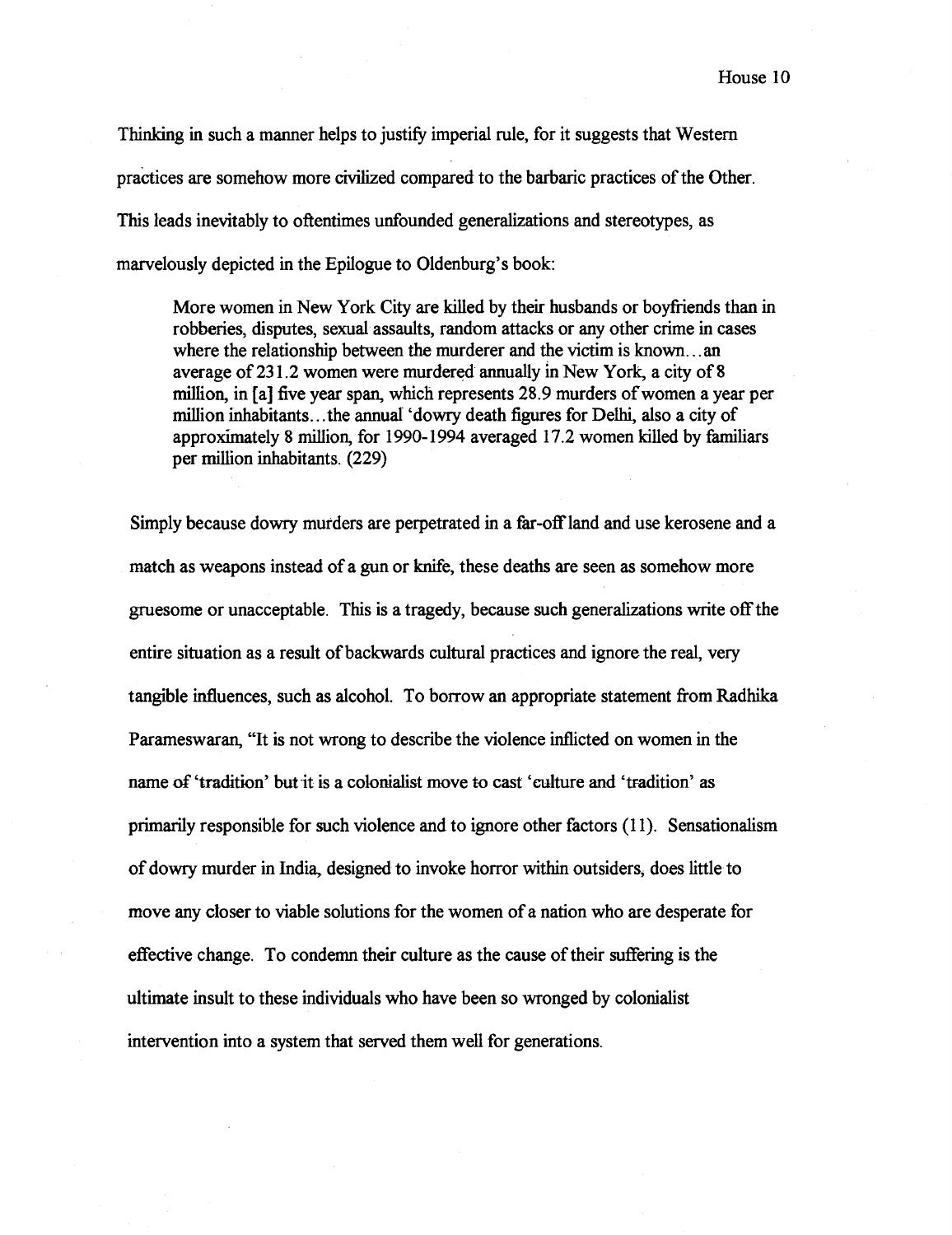#### Annotated Bibliography

Agnes, Flavia. "Marital Murders: The Indian Reality." Health for the Millions 40 (Feb. **1993): 18-21.** 

Flavia Agnes works as a lawyer in Bombay, working with issues related to violence against women. This paper was first presented at a workshop in Geneva regarding gender fairness in the courts. She primarily argues against economic motives as the sole cause of dowry deaths, which is why the Prohibition Act proves to be unsuccessful in eliminating such crimes. Instead, she sees family pride and the social stigma of an unmarried daughter as the most virulent causes of dowry murder.

I respect Ms. Agnes' opinions and follow her line of reasoning. I agree with her thesis that economics are not the main reasons for these deaths and appreciate that she attacks the Dowry Prohibition Act as being ineffective. Her work no doubt will be and has been of immense benefit to downtrodden women in this part of the world. It would please me even more, however, if she would emphasize the role colonialism played in creating the current cultural climate in India that has had such a deleterious effect on women.

Freed, Ruth and Stanley Freed. "Beliefs and Practices Resulting in Female Deaths and Fewer Females than Males in India." Population and Environment 10 (1989): **144-161.** 

This source covered the topics of violence against Indian women as a result of a preference for sons and the low status of females. The researchers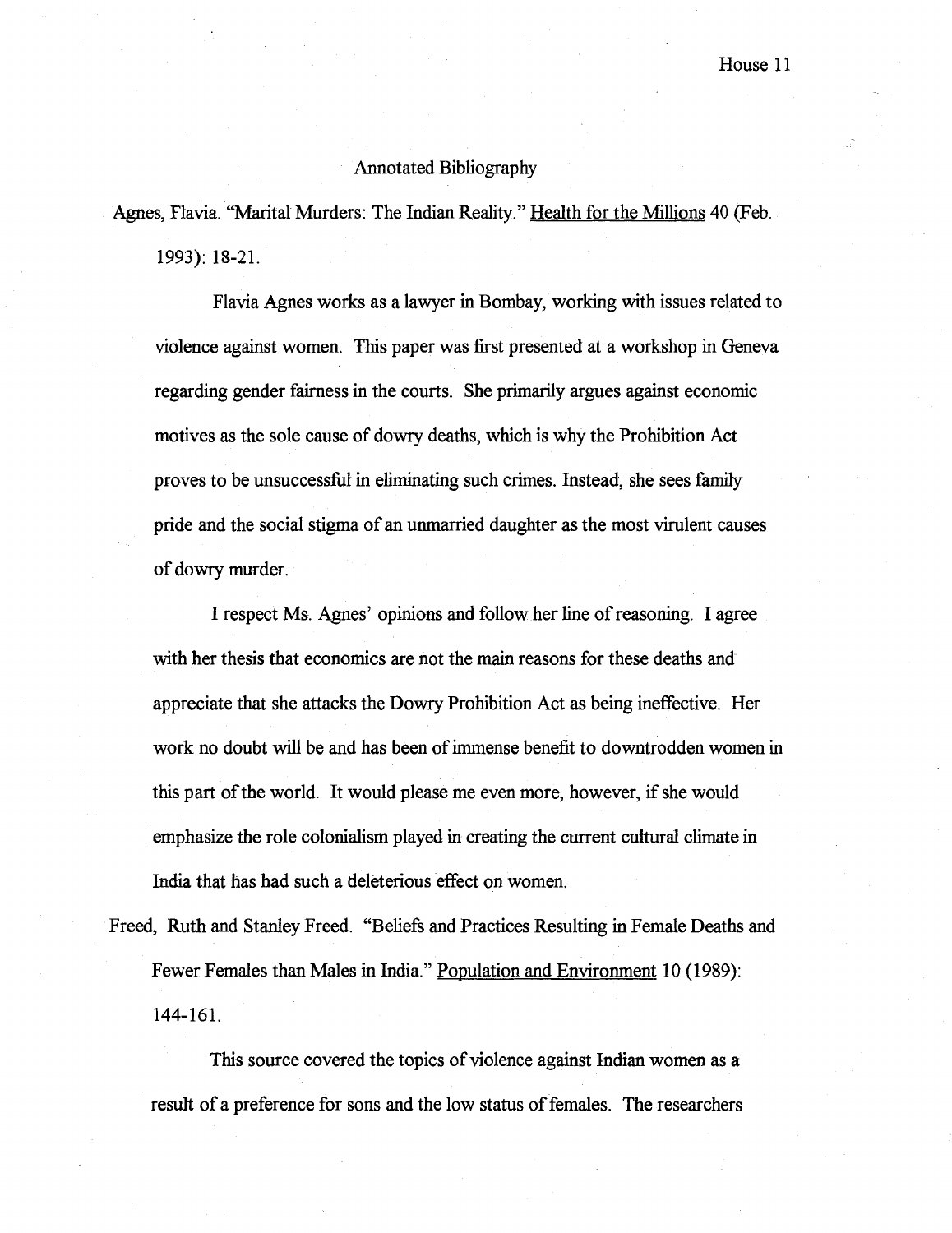spent several years in India gathering their information and presented it in this paper to explain the uneven sex ratios in this country. They claim that cultural practices are to blame for this imbalance, and cite female infanticide, female feticide, **Sati,** dowry murder, and suicide as such examples of these cultural practices.

Through my research on the matter, I acknowledge that the current cultural climate is one of hostility and lower regard for women, but I reject the notion that these are deeply rooted cultural practices. Outside factors had just as much, if not more, of an impact on the devaluation of women in Indian society than traditional practices.

Mandal, Shipra. Modernization and Women's Status in India. Austin: University of Texas, 2000.

The author conducted this study for a dissertation to earn a doctorate of philosophy degree. She was living in India and watched and took note of the phenomenon of bride burning as it became newsworthy. It is a very thorough work, examining Indian history, culture, media-influence, and other theories existing that surround the topic. Several impressive charts and figures also grace its pages.

I found this work usefid as a baseline for the facts I needed to understand the basic issue. The author has no doubt conducted careful research, but, again, I would criticize her for not delving into the historical realm as to what caused the current cultural climate.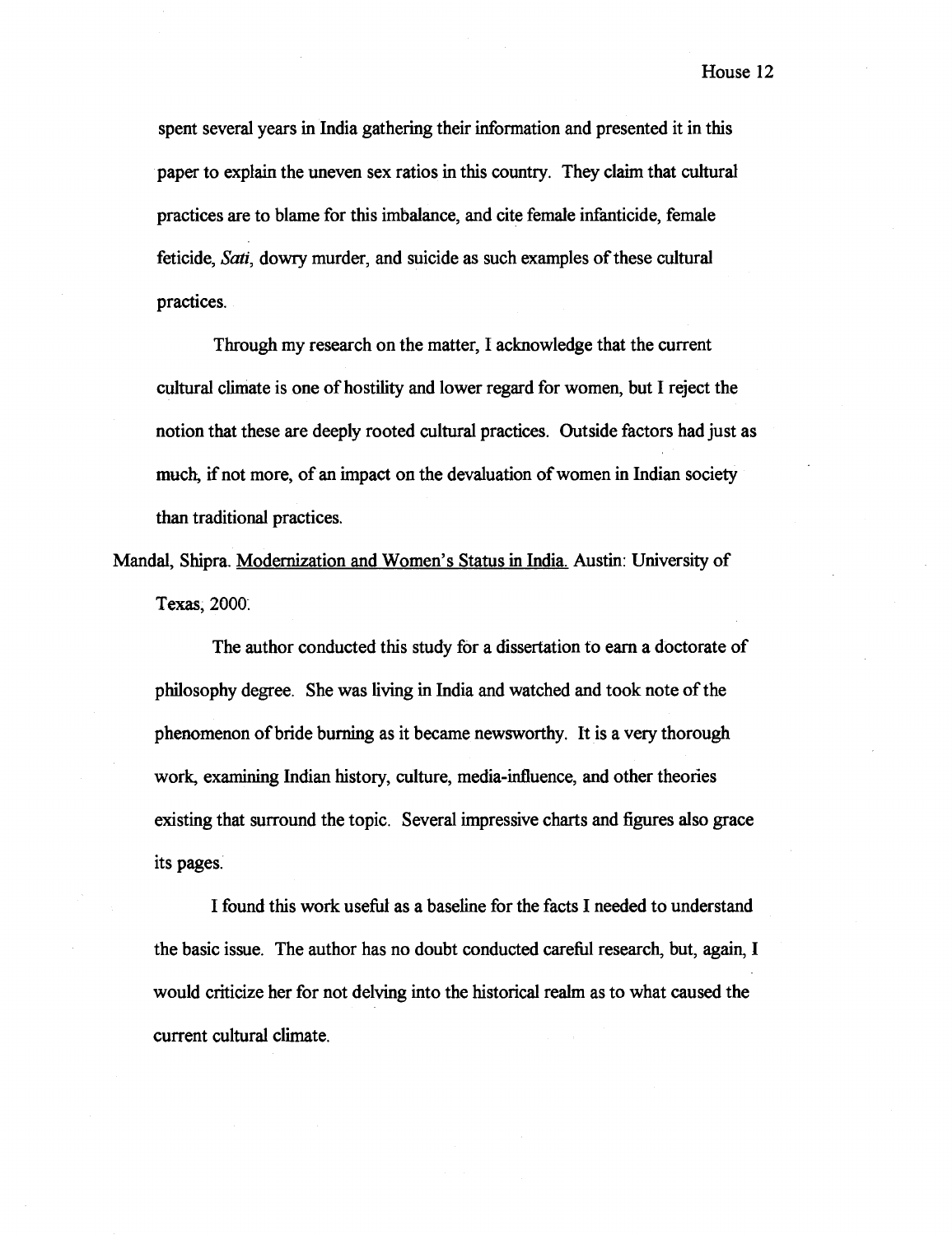Oldenburg, Veena Talwar. Dowry Murder: Imperial Origins of a Cultural Crime. New York: Oxford, **2002.** 

This was the single most useful text in shaping my argument for this paper. Ms. Oldenburg's presented the view of the British colonialists' policies as the main factors involved in the corruption of dowry. She is an Indian women who has had personal, terrifying experience with dowry murder and narrowly escaped being a victim of such a crime. The book is thorough to a fault and presents dense, heavy, and convincing examples to defend her thesis.

This book made me a believer. Going into this paper, I was fully prepared to explain dowry deaths as an unfortunate result of Indian cultural practices, but Ms. Oldenburg is the one who inspired me to shiR my focus halfway through the analysis. In fact, the entire second part of my paper is almost entirely inspired by this text. I found it to be one of two sources that even mentioned the colonialists' impact on modern India.

Parameswaren, Radhika. "Coverage of 'Bride Burning' in the Dallas Observer." Frontiers **16** (19%): **69-7 1.** 

The author is a student in Dallas Texas discussing in a paper the reporting of a bride burning incident that was reported in the "Dallas Observer" and the Western misperceptions that exist within it. She emphasizes how "othering" reinforces that other countries are backwards and chaotic, while the West is stable and modem. Also, exoticism of crimes that occur in other countries are depicted as somehow more heinous than crimes of a similar nature that occur in the West.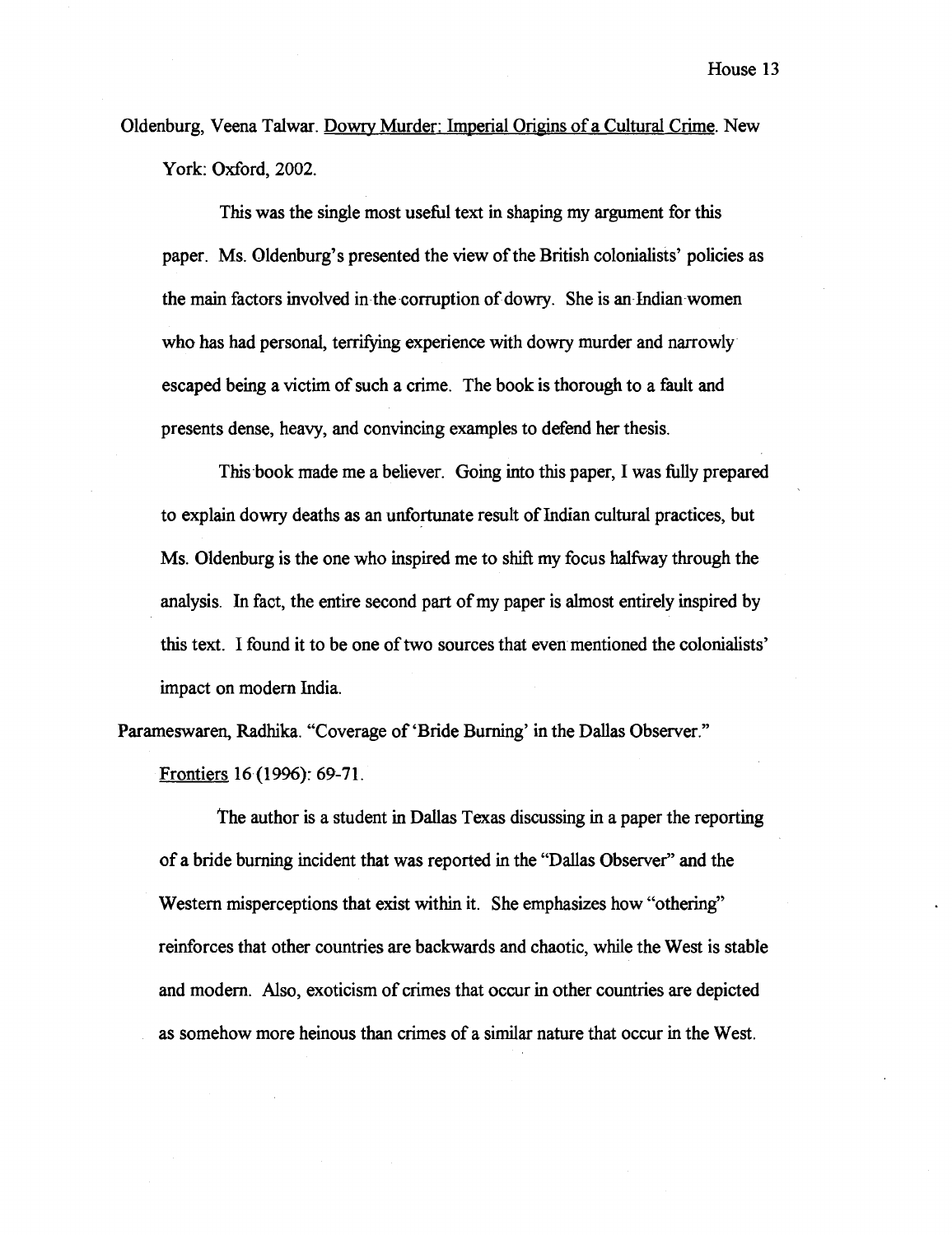This article was a bit redundant, but help to round out my paper. Obviously, these misperceptions lead to my own misunderstanding of dowry deaths, and influence a vast array of issues within our global understanding. I used her ideas of generalizations and stereotyping in my conclusion to tie together the first part of the paper with the second, to explain why the cultural explanations are first given instead of the historical background.

Polisi, Catherine. "Universal Rights and Cultural Relativism: Hinduism and Islam Deconstructed." World Affairs 167 (1996): 41-46.

This is a paper that dealt with human rights abuses within various cultures and whether or not societies can use "culture" as an reason to justify their actions. The author has a master's degree in international law and economics.

Honestly, this source was the least useful for me, but I included it because it is the only other text that mentioned the impact of the British on current dowry practices. The author briefly explains how Western ideas of gender inequality influenced the Indians, and lead to the transfer of control of dowry from the women to the men.

Stone, Linda and Caroline James. "Dowry, Bride-Burning, and Female Power in India." **Gender** in Cross-Cultwal Perspectives 3 (2001):307-316.

This article draws on information fiom published accounts and interviews fiom bride-burning survivors. It covers the old form of dowry, explains current practices surrounding dowry, examines female status in India, and offers an explanation as to why this is so. This article suggests that women's reproductive